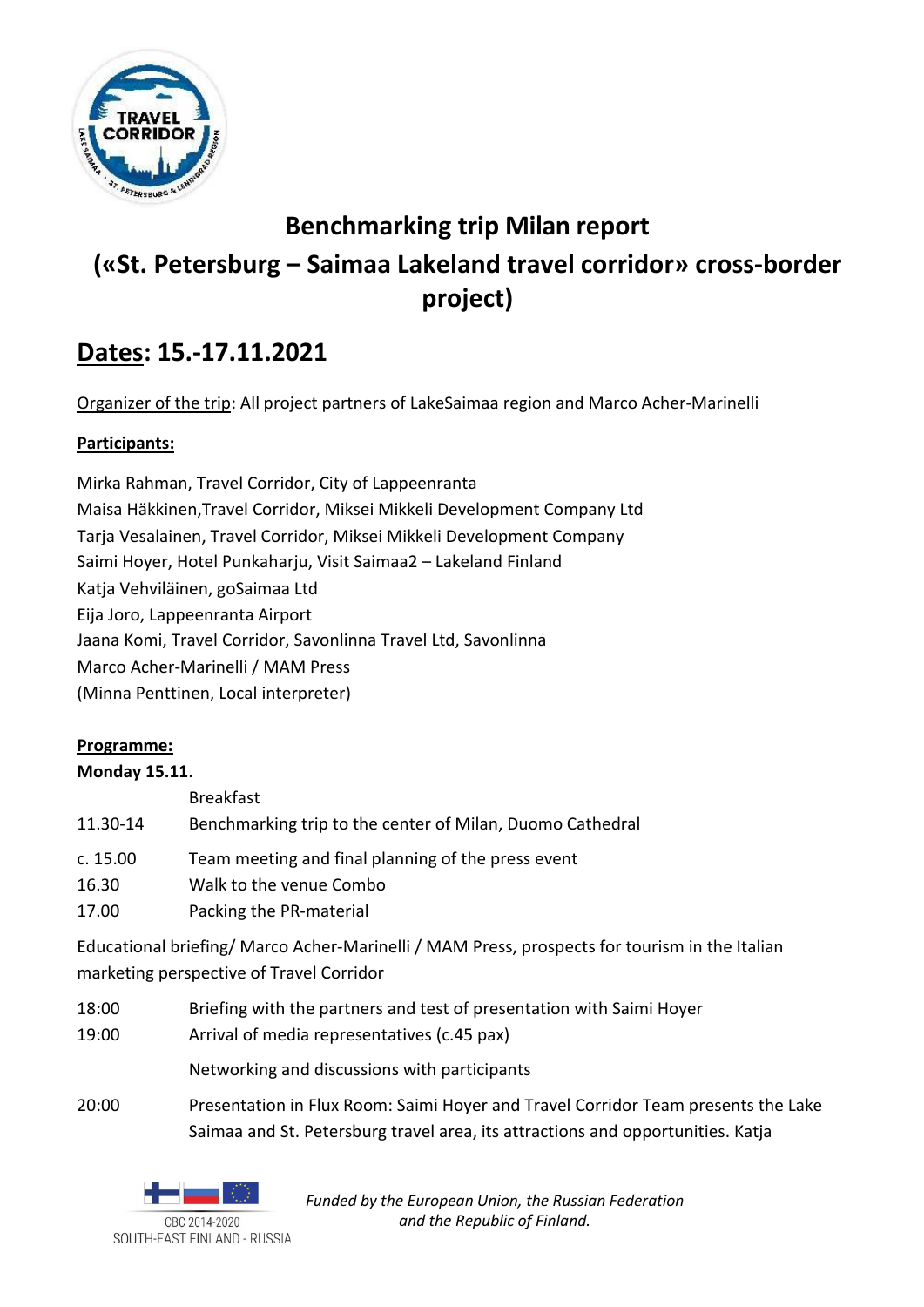Vehviläinen from Lappeenranta was the hostess of the evening.

21-23 Dinner with media representatives (altogether app. 45 persons)

### **Tuesday 16.11.**

| 10.00    | <b>Breakfast</b>                                                                  |
|----------|-----------------------------------------------------------------------------------|
| 10.30-12 | Feedback meeting among project partners                                           |
| 12.00    | Benchmarking of culture tourism: visiting 900 Museo Del Novecento                 |
| 20.00    | Dinner and planning for future actions of Lake Saimaa and St Petersburg marketing |
|          | and cooperation                                                                   |

#### **Wednesday 17.11.**

|       | Breakfast and check out                        |
|-------|------------------------------------------------|
| 11.25 | Departure from Milan Malpensa Airport, AY 1752 |
| 15.30 | Arrival at Helsinki-Vantaa Airport             |

#### **Report:**

Partners from South Karelia and South Savo regions decided together arrange Benchmarking trip to Milan and common media event for Italian influencers and media representatives. This kind of media event has not been arranged before. Milan is very important marketing target destination for LakeSaimaa region, because of the regular straight flights from Milan to Lappeenranta. Combining visit to St. Petersburg region in LakeSaimaa tourism products has increased widely interest of Italian touroperators. Therefore, the visibility and media presence of LakeSaimaa and St Petersburg in Italian media is awareness-rising.

Meetings with partners from the LakeSaimaa region and discussions with MAM Press representative Marco Acher-Marinelli as part of the benchmarking trip took place on December 15th, 2021 in Hotel Combo before Media Event. The benchmarking report represents information about general results and a summary of the trip.

The aim of the benchmarking trip was the more detailed review of the territory of the region and inspection of its tourist infrastructure and objects of interest in the region. Italian tourists are one of our main international target groups in LakeSaimaa area. Milan area is important for us, because there are straight flights from Milan to Lappeenranta and vice versa. The result should be promotion of the final tourist product for the target group and the tourist market in general after the project is finished.

The partners from the LakeSaimaa region are responsible for organizing and holding of meetings during the trip.

As part of the preparation for the trip the agendas of the project group meetings were made ready. The meetings of the project group were devoted to questions like the situation with the implementation of the project, for example the development of new tourism products for Italian

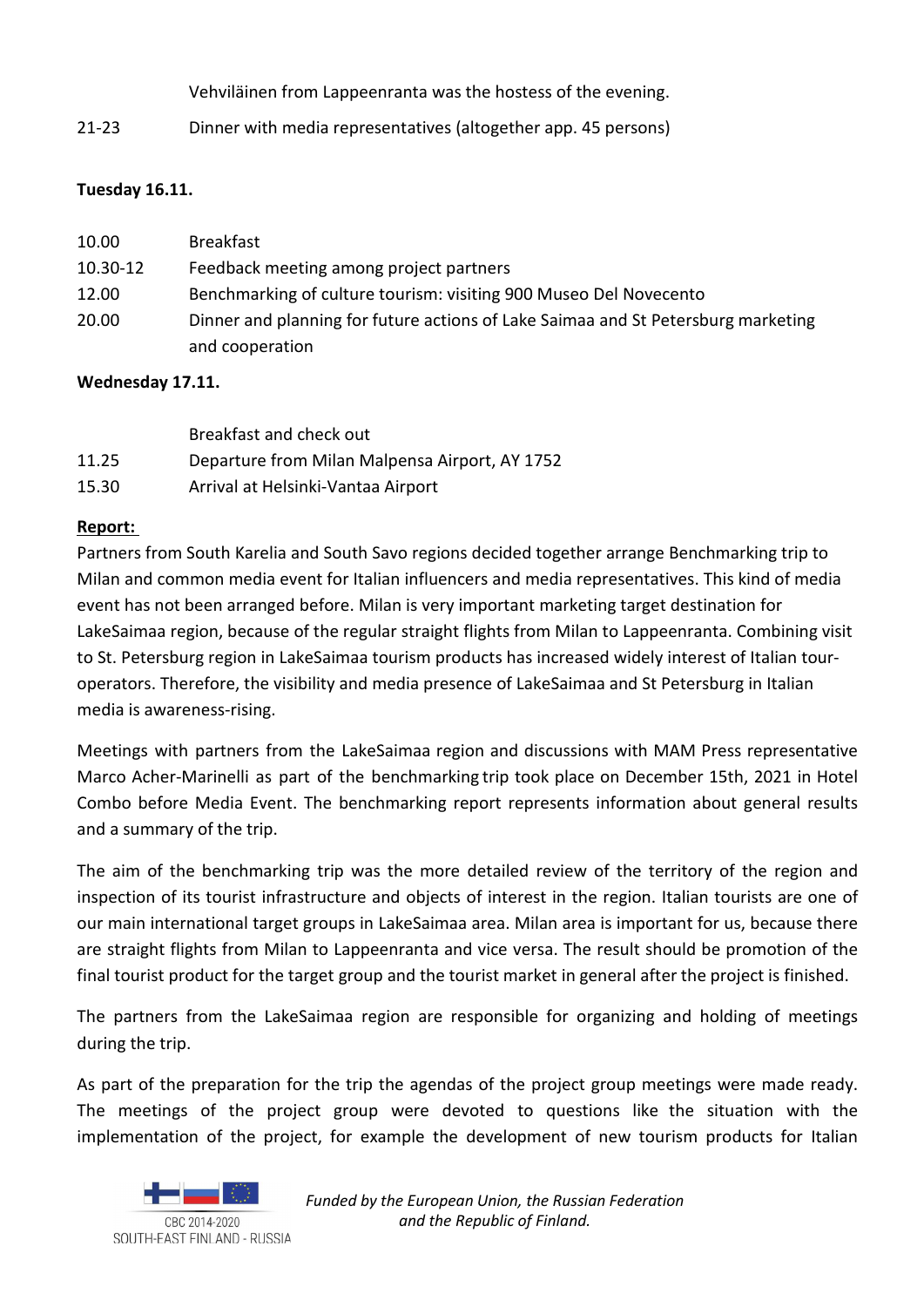markets combining LakeSaimaa region and St Petersburg as well as Leningrad region and communication and marketing actions after project.

#### Key topics of the meetings:

- 1) Accessibility, flight connections, incl co-operation with Ryanair
- 2) Development of new tourism products for Italian markets
- 3) Are Italian tourists interested in combining LakeSaimaa and St Petersburg?
- 4) Are Italian tour-operators interested in combined tours?
- 5) Getting visas for visiting St. Petersburg (ordinary and visa).

#### Results of the meetings:

Agreement on further development of cooperation,

• Discussion of opinions and plans of partners on future development of tourist products and package tours within the project.

Media representatives were impressed by the possibilities of LakeSaimaa and St Petersburg region. For many of the participants LakeSaimaa region and its possibilities were unknown. And they were impressed. Participants were also invited to Media FAM trip (by VisitSaimaa2 -project and gosaimaa) to LakeSaimaa area (it was no possible to visit in Russian side because of the covid19) and 7 of them accepted the invitation. Media FAM trip took place in the beginning of December. As conclusion, the evening and the event altogether was very successful and our area gained a lot of attention in Italian media.

#### Description of locations:

#### **The Duomo of Milan - visit 15th November**

Milan is known as a metropolis of fashion, but the soul of the city is one of its main attractions. Milan's Duomo di Milano is a picturesque attraction, where visiting is guaranteed to be an unforgettable experience.



The Cathedral of Milan and its square are the main tourism attractions in Milan, so they cannot be

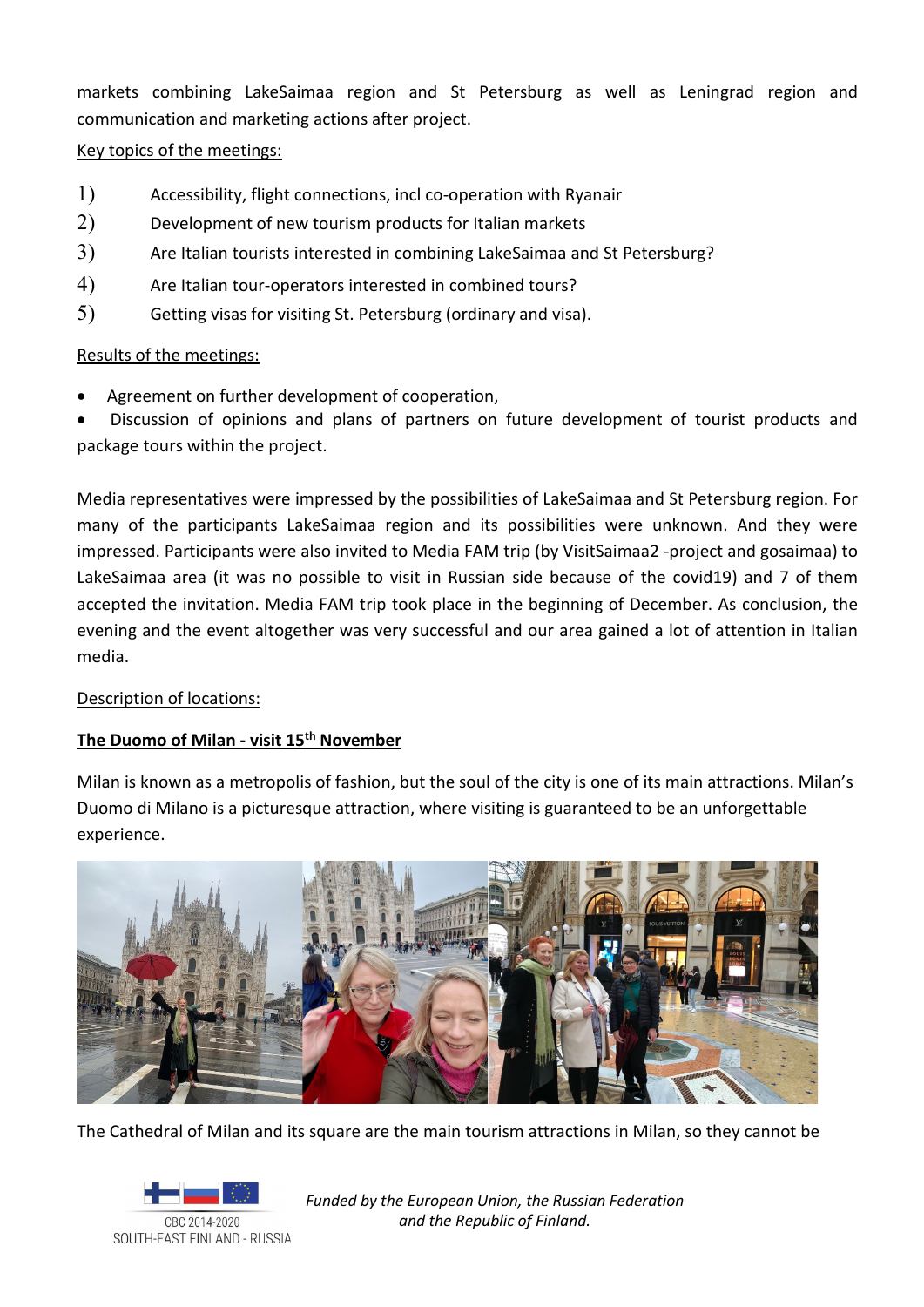ignored while visiting Milan. The Duomo, as the Cathedral Church of the Archdiocese of Milan tells a story of faith and art spanning over six centuries.

Work for the construction of Milan cathedral began in 1386 when the style of Gothic cathedrals had reached its peak. It was decided that the new church should be built in the area of the ancient basilicas of Santa Maria Maggiore and Santa Tecla, the remains of which, together with those of the Baptistery of San Giovanni alle Fonti, are still visible in the Archaeological Area.

The Duomo of Milan is located right in the city center, in Piazza di Duomo. The nearest metro station is also named after the church, so it is easy to find the Duomo stop by exploring the map.

The church has always been at the heart of Milan, since its completion. The first church was erected on the site, the new basilica of St. Ambrose in the 4th century, which was then expanded and renovated over the years. The renovation of the church was a long project and Milan's cathedral - the Duomo di Milano - has faced other difficulties, including a fire. The church was not finally completed until the 20th century.

The building styles of the special period can be seen in the church, although it is a Gothic church building. The Cathedral of Milan is also worth knowing that it:

- It is the second largest cathedral in Europe
- It is as high as 157 meters long
- Allows up to 40,000 people to attend church services and events

## Tickets and opening hours

Free entry through the side door of the Duomo Every day: 6,50-8.30am \* Free entry through the façade (north door) Every day: 8am-6,30pm \* (last entry 6.30pm) \* Opening times may be subject to change due to liturgical services in the Cathedral

If you want to see more the tickets are definitely worth buying for different sections. The price depends on what you want to see.

- Just inside the church and its main parts
- To the crypt inside the church
- To the Duomo Museum in connection with the church
- To the archaeological sites inside the church
- On the church roof deck

For example, it is worth going to the roof of Milan's cathedral, as it offers absolutely stunning views over Milan. There are also plenty of details and even contemporary art on the roof! Website: <https://www.duomomilano.it/en/>

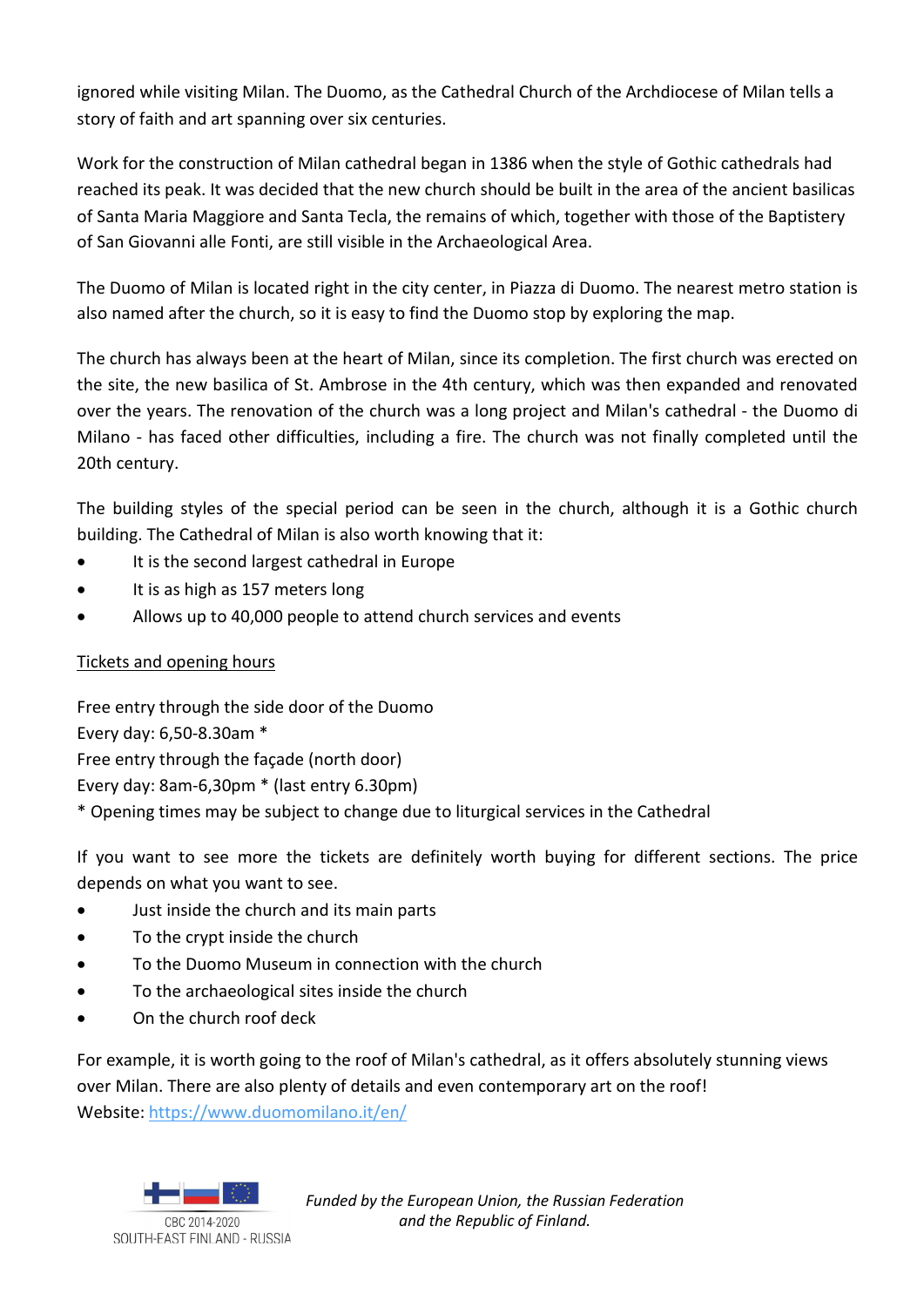#### **The Museo del Novecento – visit 16th of November**

The Museo del Novecento, located inside the Palazzo dell'Arengario in Piazza del Duomo, hosts a collection of over four thousand works that catalyze the development of 20th century Italian art.

The Museo del Novecento was established on 6 December 2010 with the goal of spreading knowledge of 20th century art and offering a more comprehensive insight into the collections that the city of Milan has inherited over time. Beside its core exhibition activity, the Museum is active in the conservation, investigation and promotion of 20th century Italian cultural and artistic heritage with the final aim of reaching an ever wider audience.



The educational activities enable the public to experience the Museum as a place for encounter, learning and experimentation. It is indeed a space to live and inhabit, providing a multidisciplinary schedule while focusing on accessibility, mediation and cultural exchanges.

The Museo del Novecento is at your disposal for information about its activities, to receive proposals for cultural events, and to discuss sponsorship opportunities addressed to companies that are focused on the enhancement of culture, and much more.

#### CONTACTS

To keep up to date with the activities of the museum and for subscribe to our newsletter write to: c.museo900@comune.milano.it

Groups and school groups, guided tours and art labs Ad Artem info@adartem.it ph. +39 02 659 77 28 <https://www.museodelnovecento.org/en/>

#### **Combo, Milan – hostel, restaurant and venue – media event 15th of November**

The venue stands within 5 minutes of walking to Via Valenza Alzaia Naviglio Grande bus stop and 400 metres of Porta Genova tube station. Guests can take advantage of allergy friendly rooms, a sun deck and live performances, and make use of a laundry room, 24-hour security and housekeeping service provided on-site.

The accommodation is located 3 km away from Milan city centre and about 5 minutes' drive from Royal Palace of Milan. The Renaissance fortress "Sforzesco Castle" is less than 2.5 km away. Serving a wide range of dishes, Il Montalcino and Pizzeria Naturale can be reached within 5 minutes' walk. This hostel is set in close vicinity of I Navigli. The property contains 216 rooms. For meetings they have Flux

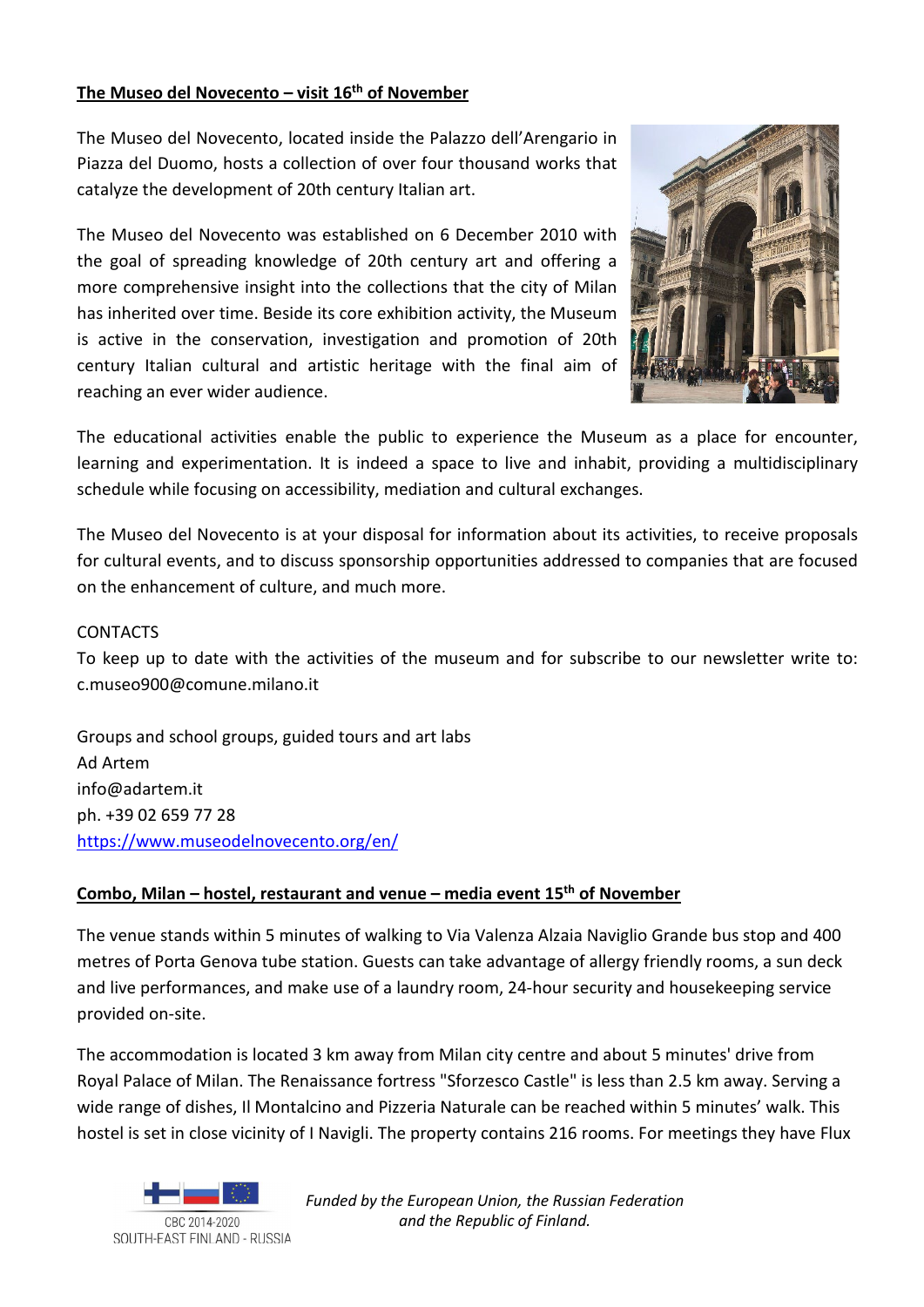space, garden terrace and outdoor space. Modern and different venue for events. And as they say: "we are part courtyard, an eternal sanctuary which, in this city of constant motion, offers respite and renewal"

Our media event was held on Combo premises.

CONTACT

Ripa di Porta Ticinese, 83 20143 – Milano +39 350 915 4328 - WhatsApp +39 02 36680930 [hello.milano@thisiscombo.com](mailto:hello.milano@thisiscombo.com) www.thisiscombo.com